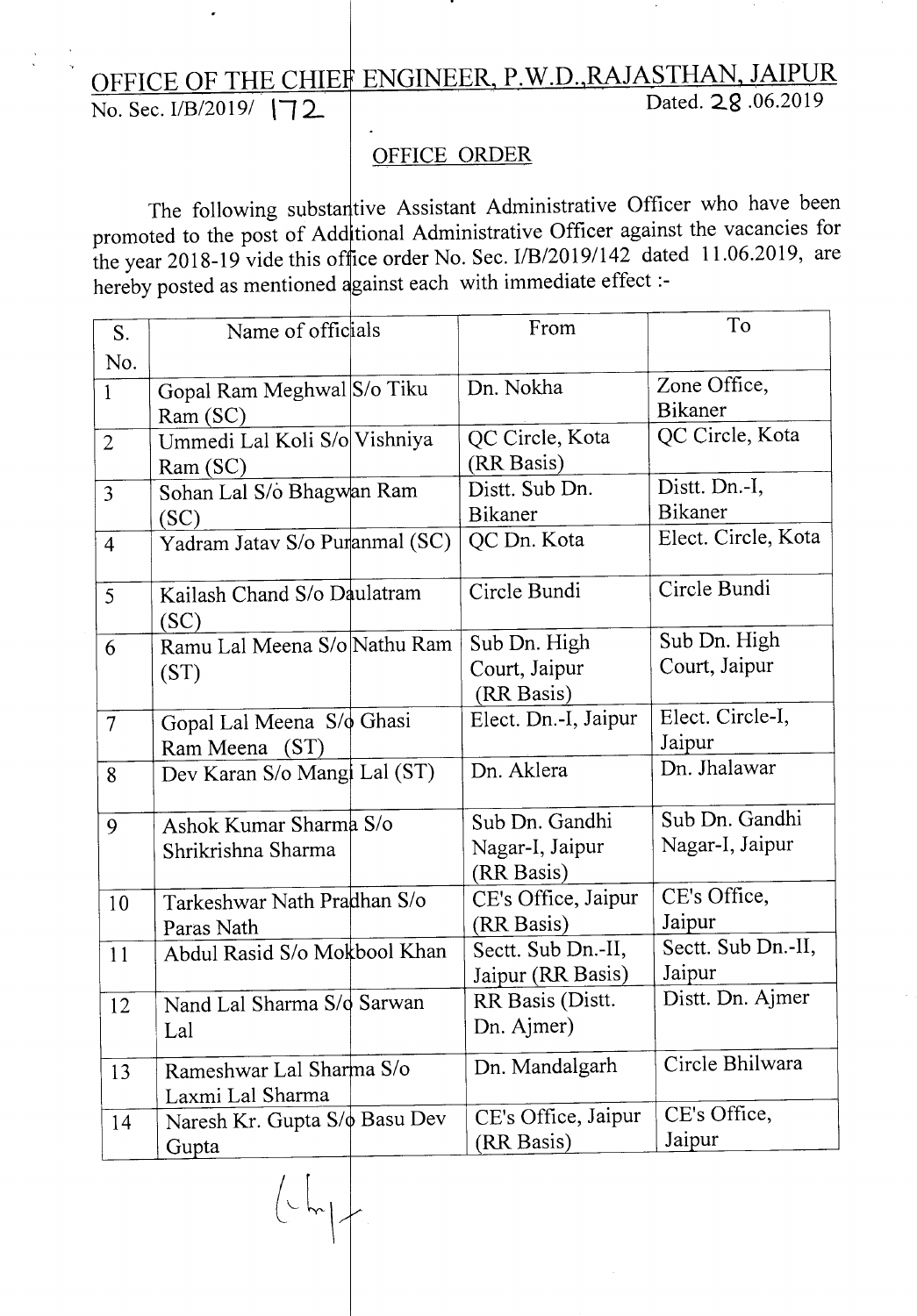| 15 | Ashok Keshwani S/o Tharu Mal                     | City Dn. Ajmer<br>(RR Basis)          | City Dn. Ajmer            |
|----|--------------------------------------------------|---------------------------------------|---------------------------|
| 16 | Rasid Khan Pathan S/ bHabih<br>Khan Pathan       | Dn. Bhilwara<br>(RR Basis)            | Dn. Bhilwara              |
| 17 | Govind Vallabh Mishra S/o<br>Mathura Dutt Mishra | CE's Office, Jaipur<br>(RR Basis)     | CE's Office,<br>Jaipur    |
| 18 | Smt. Raj Kumari Balchandani<br>W/o Ramesh Kumar  | City Dn. Udaipur<br>(RR Basis)        | City Dn. Udaipur          |
| 19 | Deen Dayal Sharma S/p Moti<br>Lal Sharma         | Circle Alwar<br>(RR Basis)            | Circle Alwar              |
| 20 | Sanjay Kr. Jain S/o Moti Lal                     | Dn. Bonli                             | $Dn.-I,$<br>Sawaimadhopur |
| 21 | Smt. Gayatri Sharma W/o Om<br>Prakash            | Circle Karauli<br>(RR Basis)          | Circle Karauli            |
| 22 | Har Prasad Agrawal S/ $\phi$ Magan<br>Lal        | Elect. Dn. Alwar                      | Dn.-II, Alwar             |
| 23 | Suresh Kr. Bhatnagar S/o Shanti<br>Swaroop       | Elect. Dn.<br>Bharatpur<br>(RR Basis) | Elect. Dn.<br>Bharatpur   |
| 24 | Surendra Kr. Jain S/o Laxmi<br>Narain            | ACE (Elect. Jaipur<br>(RR Basis)      | ACE (Elect.)<br>Jaipur    |
| 25 | Smt. Parveen Toshan W/o Vinod<br>Kumar           | CE's Office,<br>Jaipur                | CE's Office,<br>Jaipur    |
| 26 | Jagjeet Kr. Kocher S/o Harbans<br>Lal            | CE's Office, Jaipur                   | CE's Office,<br>Jaipur    |
| 27 | Dinesh Kr. Vyas S/o Purshotam<br>(HC)            | Circle Pali                           | Dn. Pali                  |
| 28 | Ashwani Kr. Bhatt S/o Bhagwati<br>Shankar (HC)   | Dn. Banswara                          | Dn. Banswara              |
| 29 | Sushil Kr. Saxena S/o K C.<br>Saxena             | NH Dn.-I, Jaipur                      | NH Dn.-I, Jaipur          |
| 30 | Vishram Singh Meena S/o Hari<br>Pd. Meena (ST)   | Dn. Tonk                              | Dn. Tonk                  |
| 31 | Sita Ram Sagwa S/o Bala Ram<br>(HC)              | Dn. Nagaur                            | Dn. Nagaur                |
| 32 | Chatru Ram S/o Nanu Ram<br>(HC)                  | Circle Sikar                          | Dn. Sikar                 |
| 33 | Prem Chand Sharma S/o Radhey<br>(HC)<br>Shyam    | Dn. Deeg                              | Dn. Deeg                  |
| 34 | Smt. Anuradha Sharma W/o<br>(HC)<br>Rajesh Kumar | CE's Office, Jaipur                   | CE's Office,<br>Jaipur    |

 $\sim$ 

 $\mathcal{A}^{\mathcal{A}}$ 

 $\begin{picture}(220,20) \put(0,0){\line(1,0){10}} \put(15,0){\line(1,0){10}} \put(15,0){\line(1,0){10}} \put(15,0){\line(1,0){10}} \put(15,0){\line(1,0){10}} \put(15,0){\line(1,0){10}} \put(15,0){\line(1,0){10}} \put(15,0){\line(1,0){10}} \put(15,0){\line(1,0){10}} \put(15,0){\line(1,0){10}} \put(15,0){\line(1,0){10}} \put(15,0){\line($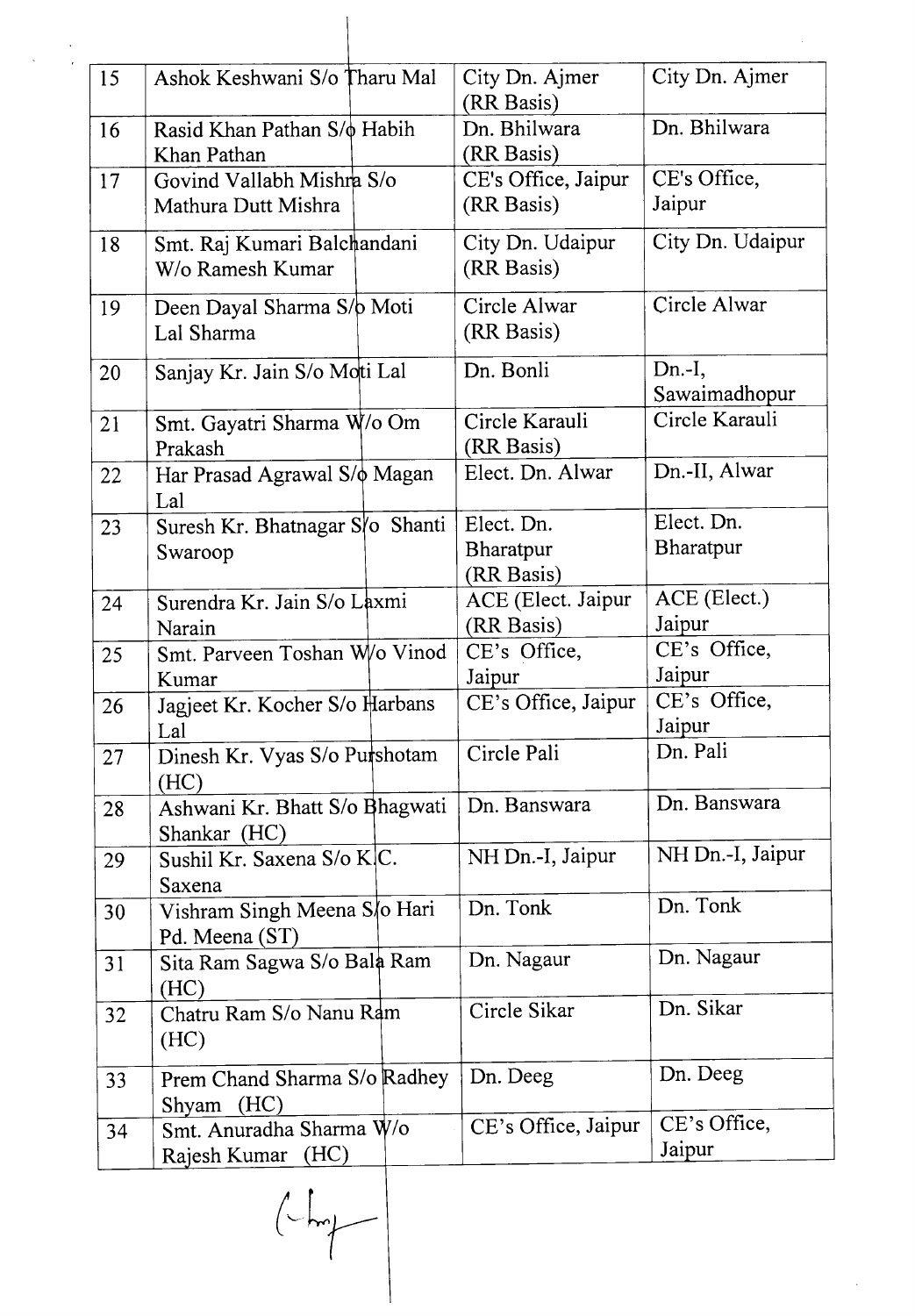| 35 | Sunil Bhansali S/o Achal Raj                   | Distt. Dn.-II,      | Zone Office,        |
|----|------------------------------------------------|---------------------|---------------------|
|    | Bhansali                                       | Jodhpur             | Jodhpur             |
| 36 | Smt. Manjula Sharma D/o Brij                   | Elect. Dn.-II,      | Elect. Dn.-II,      |
|    | Bhushan (HC)                                   | Jaipur              | Jaipur              |
| 37 | Sita Ram Yaday S/o Ram Karan                   | CE's Office, Jaipur | CE's Office,        |
|    | (HC)                                           |                     | Jaipur              |
| 38 | Rambilas Niranwal S/ Satya<br>Narain (HC)      | Dn. Dudu            | Dn. Dudu            |
| 39 | Narendra Kr Vijayvargiya S/o<br>Ram Niwas (HC) | Dn. Rajsamand       | Dn. Rajsamand       |
| 40 | Kum.Gyan Bhansali D/o Jugal<br>Kishore (HC)    | Mech. Dn.-I, Jaipur | NH Circle, jaipur   |
| 41 | Ram Gopal Sharma S/o Madan                     | Sub Dn. Education   | City Circle, Jaipur |
|    | Lal $(HC)$                                     | South, Jaipur       |                     |
| 42 | Surendra Dutt Purohit \$/o                     | Distt. Dn.-I,       | Distt. Dn.-I,       |
|    | Vishnu Dutt Purohit (HC)                       | Jodhpur             | Jodhpur             |
| 43 | Inderjeet Bajaj S/o Bhanwar Lal<br>(HC)        | City Dn. Bikaner    | City Dn. Bikaner    |
| 44 | Dilip Kr. Sharma S/o Krishan<br>Gopal          | Dn. Chhabra         | Dn. Baran           |
| 45 | Bal Kishan Yadav S/o Brij Pal<br>Yadav         | Zone-Kota           | Zone-Kota           |
| 46 | Ram Raj Sahariya S/o Madan<br>Lal              | Circle Kota         | Circle Kota         |
| 47 | Heera Lal S/o Khangarji                        | Dn. Sirohi          | Circle Sirohi.      |

The aforesaid officials will join their new place of posting within a period of 15 days from the date of issue of this posting order, otherwise their promotion orders will automatically stand cancelled. In case they do not join their new assignment and wants to forgo the chance of promotion, they should furnish an undertaking to this effect through their controlling officer with a copy direct to this office within prescribed time limit. On forgoing the chance of promotion action will be taken in accordance with the Finance Department (Rules Division)'s order No.F.14(88) FD(Rules)/2008-II dated 31.12.2009.

The above official will draw their pay as per recommendation of  $7<sup>th</sup>$  pay commission of the above post with usual allowances as admissible under Rules, from the date of their joining on promotion post.

 $\left(\frac{1}{2}m\right)$